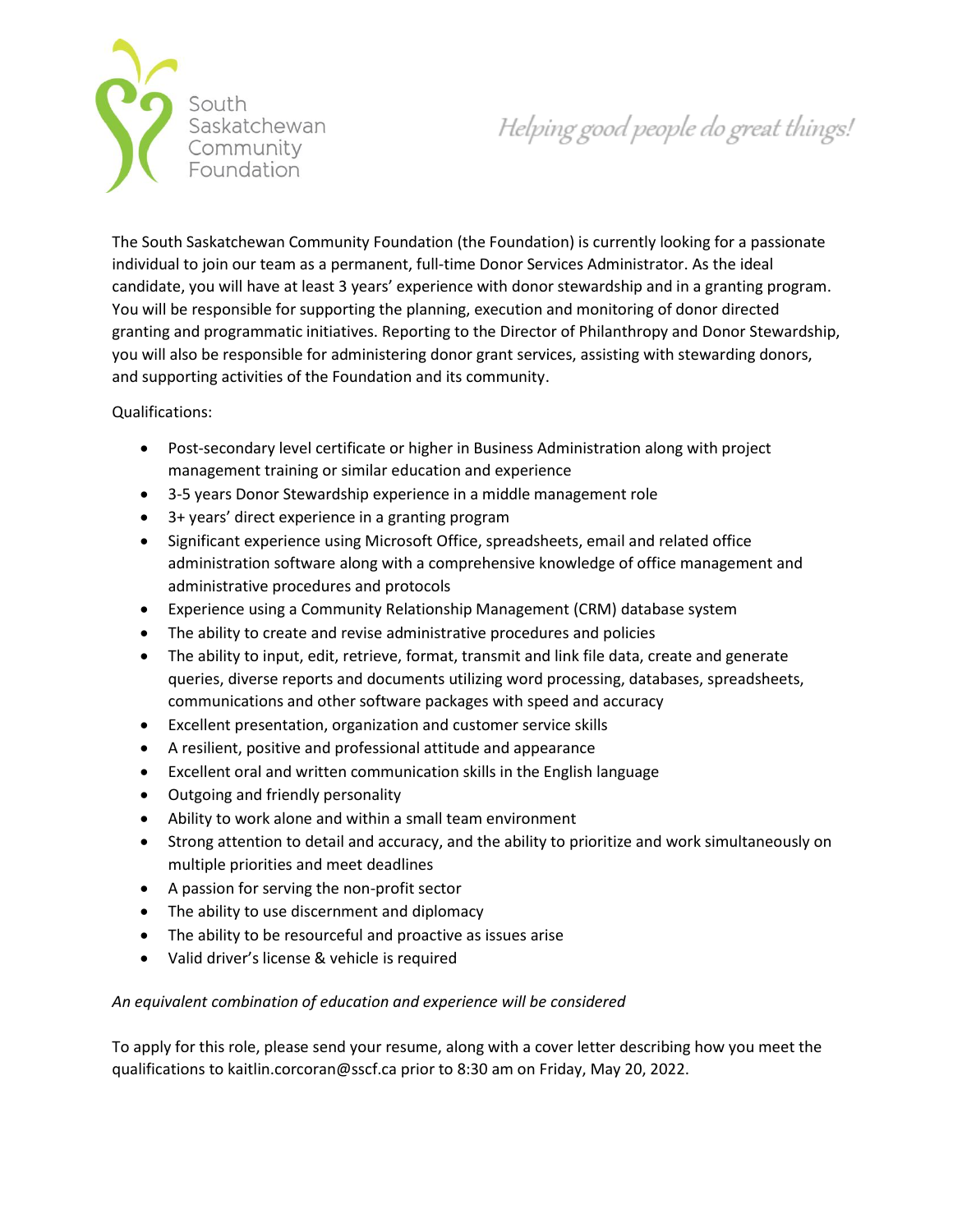The South Saskatchewan Community Foundation practices employment equity and is dedicated to building a workforce that reflects the diversity of our community, including those who identify as a member of the following groups: visible minorities, Indigenous peoples, and persons with disabilities.

> 3934 Gordon Road, Regina, Saskatchewan S4S 6Y3 Telephone: (306) 751-4756 Toll Free: 1-877-751-4756 [info@sscf.ca](mailto:info@sscf.ca) [www.sscf.ca](http://www.sscf.ca/) **Registered Charity No. 890271448 RR0001**